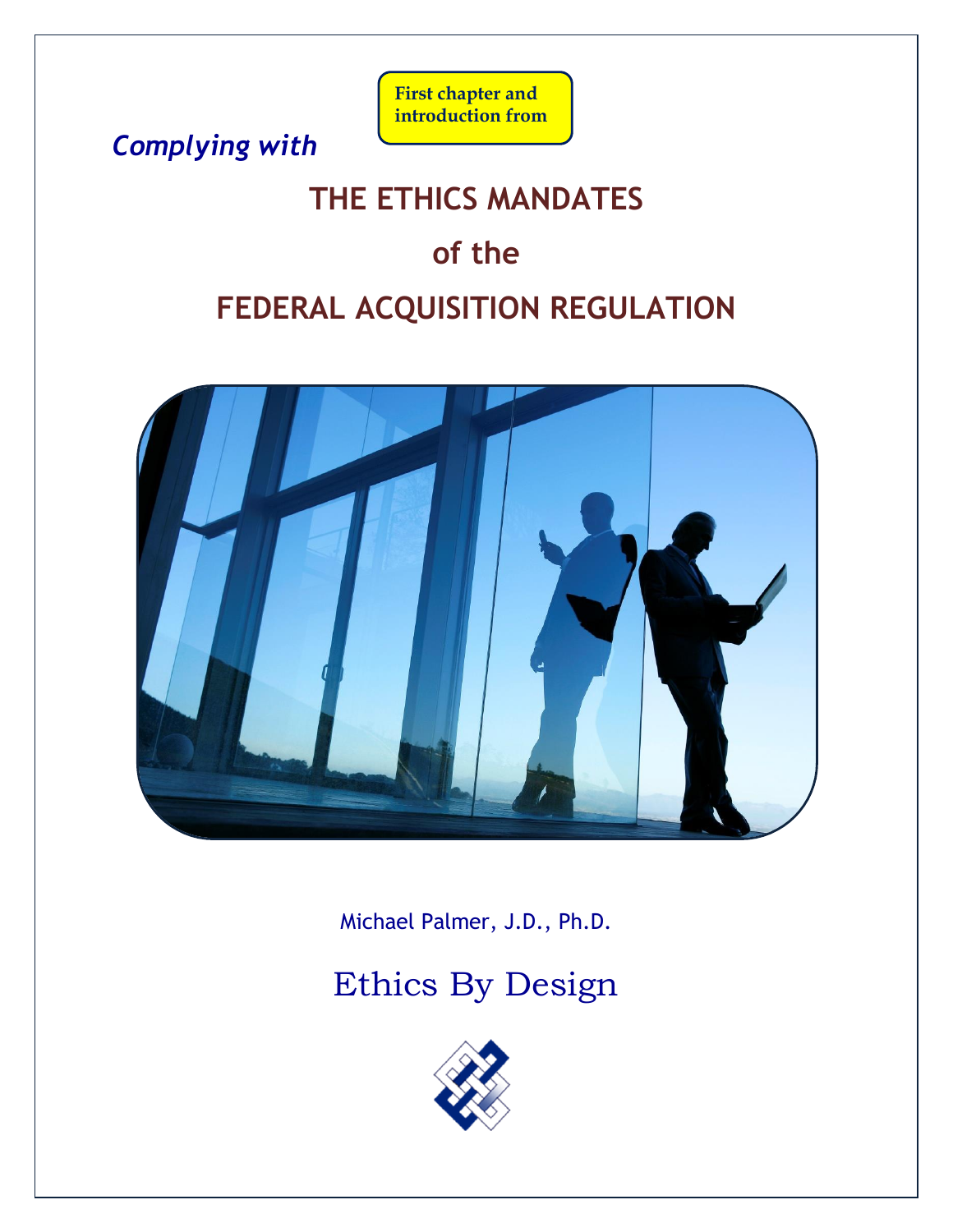© 2011

#### By Michael Palmer

#### ALL RIGHTS RESERVED

For information about permission to reproduce selections from this book, write to

## **Legal Access Press**

P.O. Box 7

Middlebury Vermont 05753

ISBN 10: 0985022515

ISBN 13: 978-0-9850225-1-8

Printed in the United States of America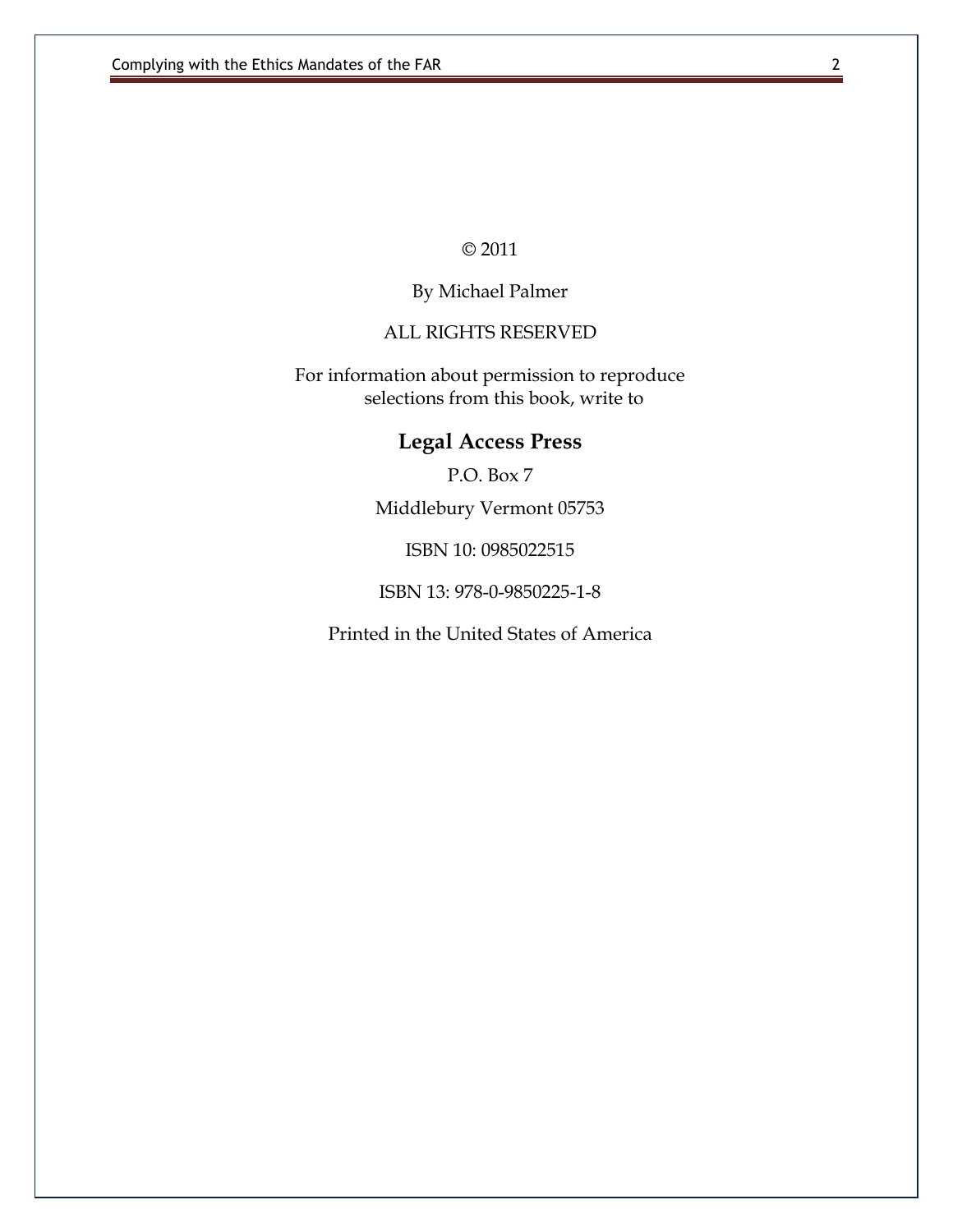Business is doing things for each other.

Ethics is getting along with each other.

Business ethics is getting along with each other while doing things for each other.

All the rest is commentary.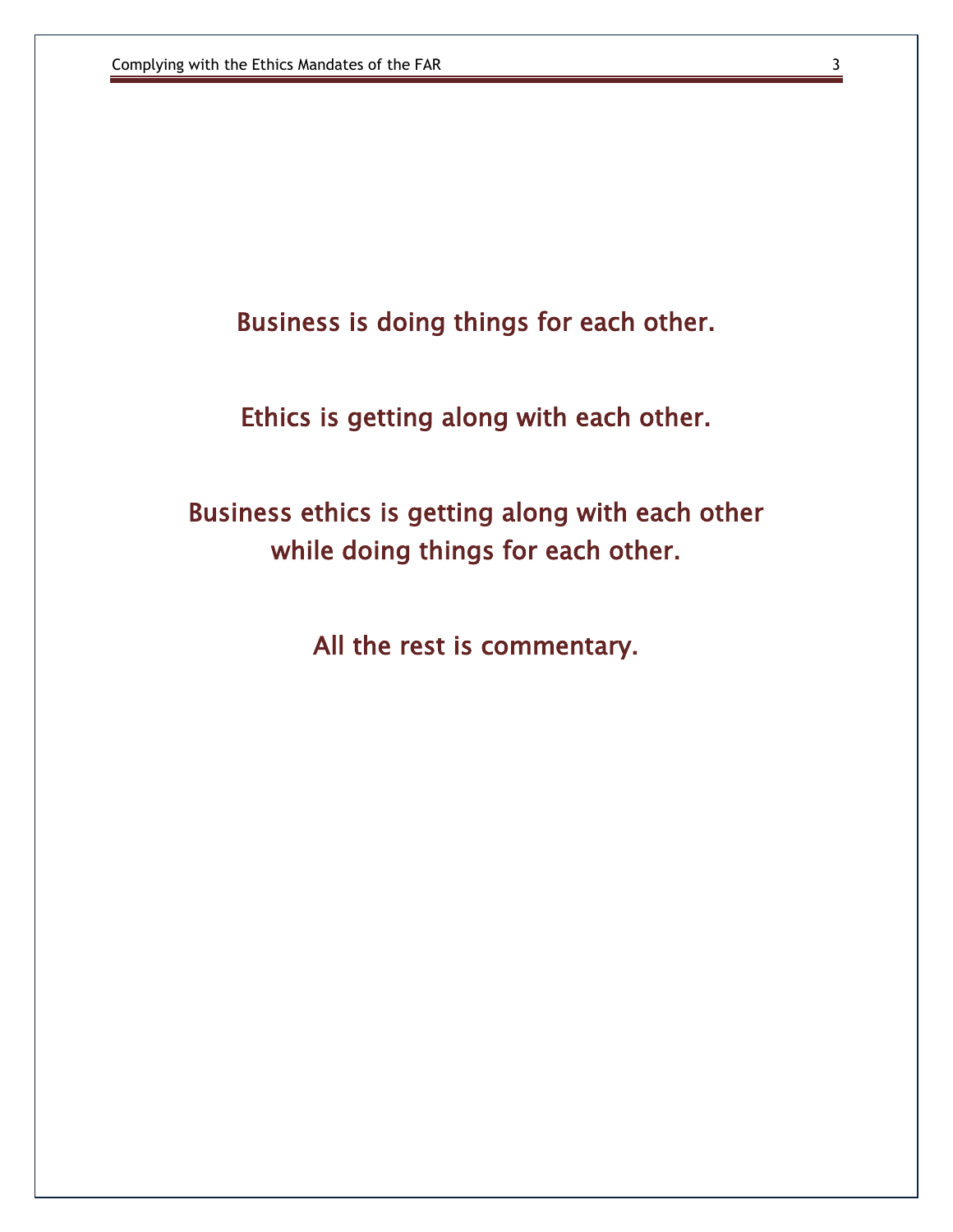## **Table of Contents**

| Preface                                                                | $\underline{6}$  |
|------------------------------------------------------------------------|------------------|
| The Ethics Mandates in a Nutshell                                      | Ζ                |
| Introduction: How We Got Here                                          | $\overline{9}$   |
| Part One: The FAR Ethics Mandates                                      | 15               |
| What the FAR Says About Ethics                                         | <b>16</b>        |
| <b>Key Definitions</b>                                                 | 17               |
| The General Ethics Policies                                            | <u> 21</u>       |
| <b>Structural Requirements for Corporate Governance</b>                | $\underline{21}$ |
| The Mandatory Disclosure Rule                                          | $\underline{25}$ |
| The Hotline Poster                                                     | $\frac{26}{5}$   |
| <b>Whistleblower Protections</b>                                       | 27               |
| <b>Improper Business Practices</b>                                     | $\overline{29}$  |
| Part Two: Implementing the FAR Ethics Mandates                         | 34               |
| Creating a Business Ethics Awareness and Compliance Program            | $\frac{35}{5}$   |
| Mission, Vision, Values, and Virtues                                   | 36               |
| Code of Business Ethics and Conduct                                    | $\underline{43}$ |
| The Internal Control System                                            | $\overline{56}$  |
| Displaying the Hotline Posters                                         | 61               |
| Protecting Whistleblowers                                              | 62               |
| Complying With the Mandatory Disclosure Rule                           | 66               |
| Measure It                                                             | 67               |
| Postlogue: The Importance of Vigilance - A Fable                       | 78               |
| Appendixes                                                             |                  |
| Appendix A: Selected Excerpts from the FAR                             | 80               |
| Subpart 1: Purposes, Authority, Issuance                               | 83               |
| Part 3: Improper Business Practices And Personal Conflicts Of Interest | 90               |
| Part 52: Solicitation Provisions And Contract Clauses                  | 139              |
| Appendix B: Useful Links                                               | <b>166</b>       |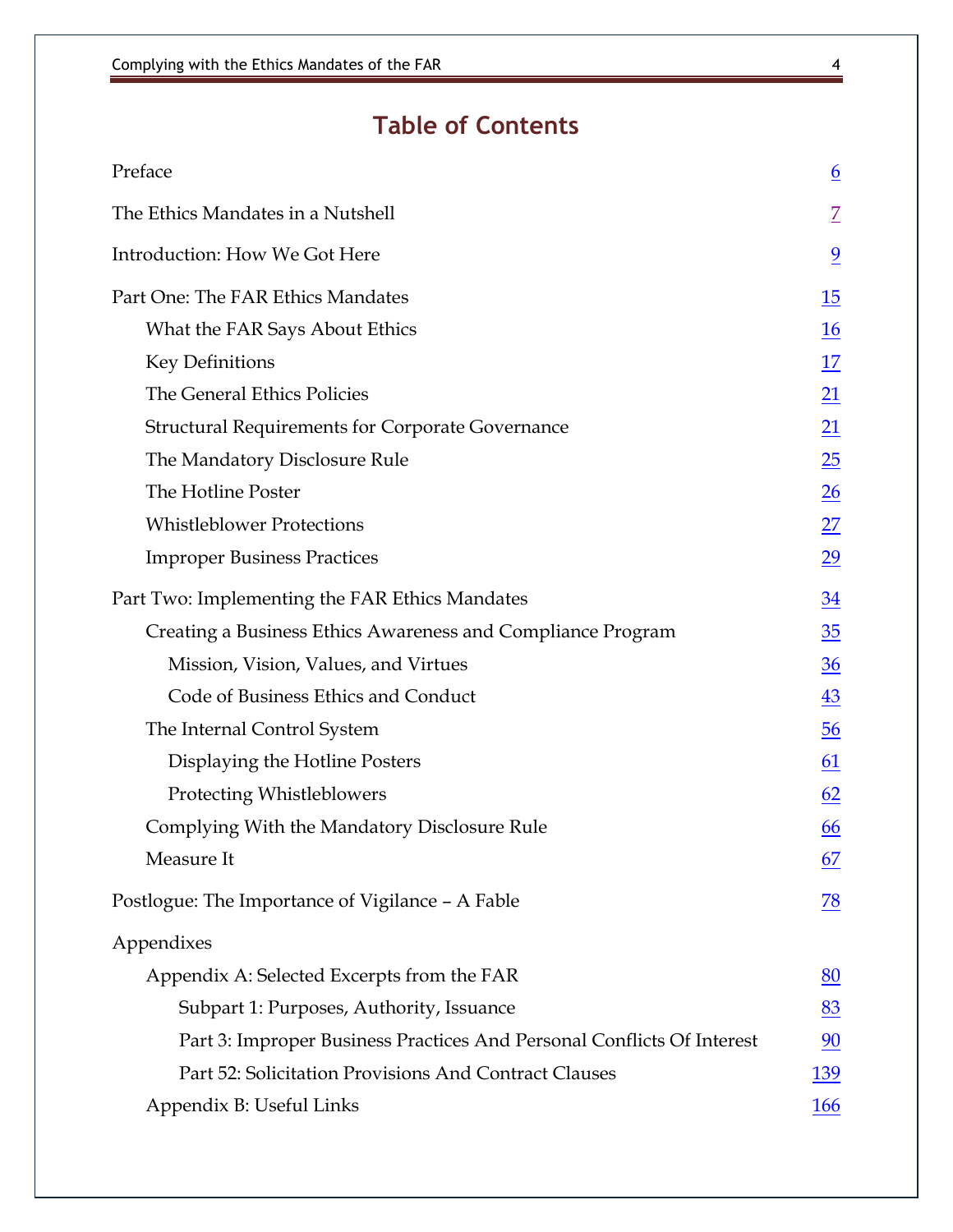| Complying with the Ethics Mandates of the FAR                  | 5   |
|----------------------------------------------------------------|-----|
|                                                                |     |
| Appendix C: Helpful Organizations                              | 167 |
| Appendix D: Annotated Bibliography                             | 173 |
| Appendix E: Excerpts from Title 5, Office of Government Ethics | 175 |
| About Ethics By Design                                         | 185 |
| About the Author                                               | 186 |

#### **How to use the hyperlinks**:

Throughout the book the page numbers in the table of contents and references to the sections of the FAR are shown with embedded hyperlinks. To jump to the linked section, simply mouse over the link and click on it. To return to the place you began, press Alt + left cursor.

The footnote numbers in the text are hyperlinked to the footnote content. Return to the main text by using Alt + left cursor as well.

Hyperlinks in the footnote section are to web pages on the Internet.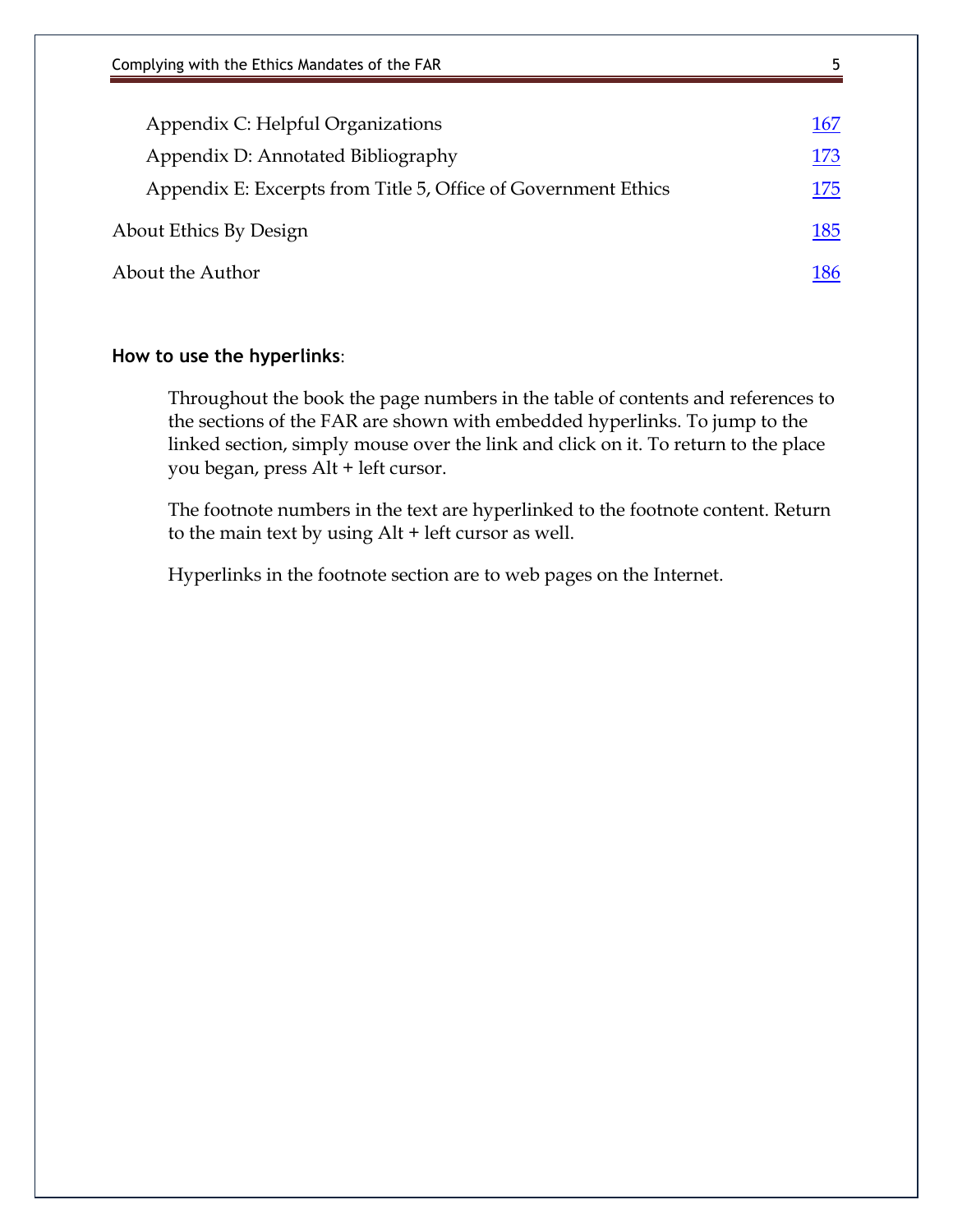#### **PREFACE**

<span id="page-5-0"></span>The ethics mandates of the FAR regulate how companies that do business with the United States must govern and conduct themselves. In colloquial terms, the United States wants to do business only with companies it can trust to perform at a high level of competence and integrity. It does not want to do business with companies whose lack of ethical resources and controls make them more likely to engage in improper business practices or sleazy, underhanded, corrupt, shady, fraudulent, or criminal acts. The ethics mandates of the FAR are an effort to make sure that only the best companies can win and get paid on contracts with the Federal Government.

The ethics mandates are also an effort to assure that good companies are not competing against those who cut corners, bribe officials, submit fraudulent bids and bills, and otherwise try to rig the game. These policies and rules try to remove the bad apples from the barrel.

All companies want to do business only with people and entities they can trust. In the United States, alas, that often means that business transactions are laden with lawyers and dense contractual documents. However, business deals with the Government of the United States are different from non-governmental contracts in one key respect. Not only can the Government cancel contracts in which a contractor has behaved unethically; it can also put the principals of the contractor in jail and levy fines severe enough to put the contracting company out of business.

Honest business people and their companies welcome the effort to level the playing field. Like enforceable contracts backed by the resources of a reliable judicial system (Rule of Law), the Ethics Mandates make it more likely that good companies will not be pushed aside by bad ones.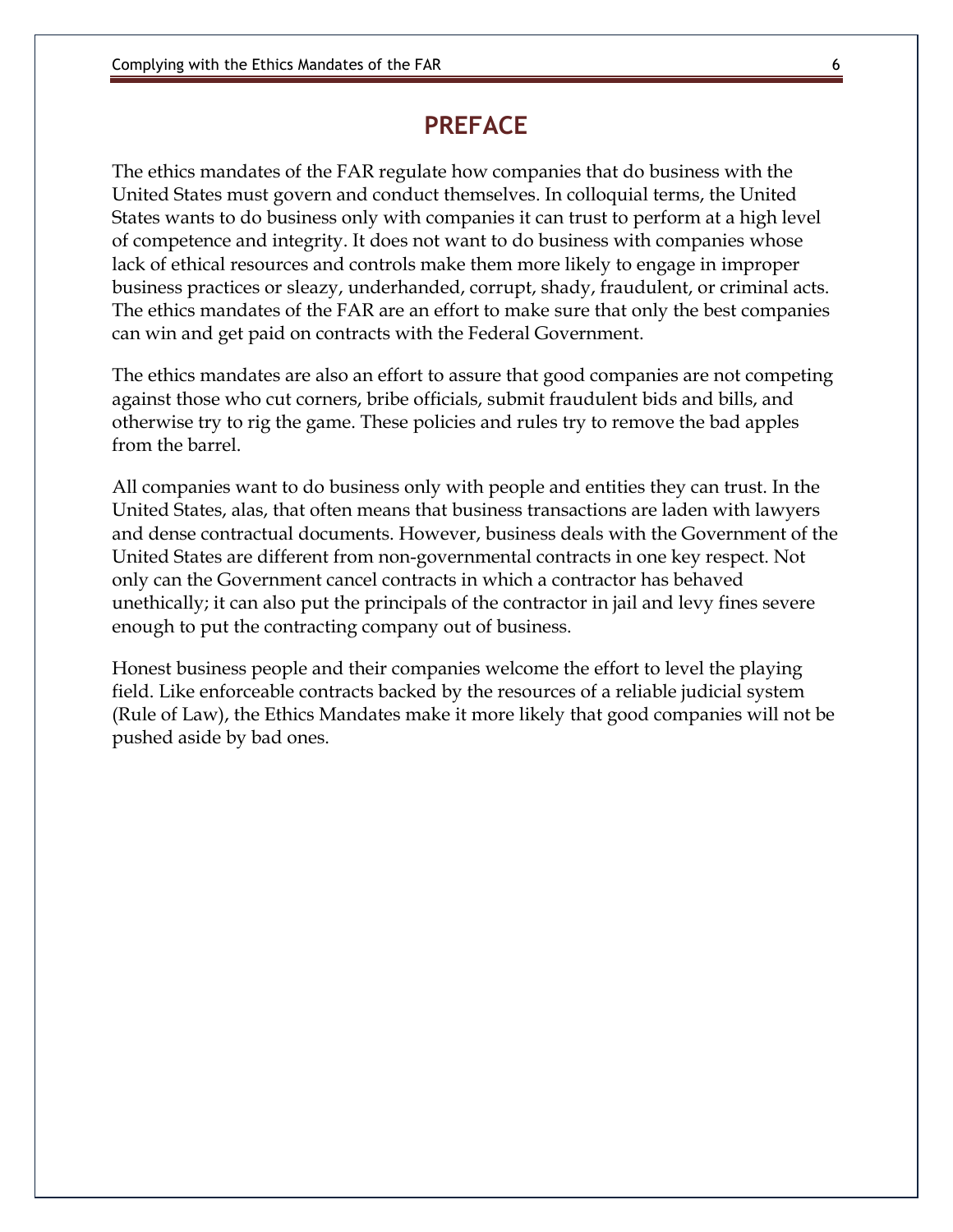## **The Ethics Mandates in a Nutshell**

### <span id="page-6-0"></span>**The Basic Policy**

"Government business shall be conducted in a manner above reproach and, except as authorized by statute or regulation, with complete impartiality and with preferential treatment for none. Transactions relating to the expenditure of public funds require the highest degree of public trust and an impeccable standard of conduct. . . . " 3.101-1

### **What Every Contractor Must Do**

"Government contractors must conduct themselves with the highest degree of integrity and honesty."  $3.1002(a)$ 

#### **What Every Contractor Should Do**

All contractors should have a written code of business ethics and conduct. To promote compliance, they should also have an employee business ethics and compliance training program and an internal control system that (1) are suitable to the size of the company and extent of its involvement in government contracting, (2) facilitate timely discovery and disclosure of improper conduct in connection with government contracts, and (3) ensure corrective measures are promptly instituted and carried out. 3.1002(b)

All contractors should disclose fraud and illegal activity when discovered. 3.1003

#### **What Contractors Must Do If the Contract Exceeds \$5 Million and Lasts More than 120 Days<sup>1</sup>**

The contractor shall exercise diligence to prevent and detect criminal conduct and otherwise promote an organizational culture that encourages ethical conduct and a commitment to compliance with the law.

All covered contractors must put a **Business Ethics Awareness and Compliance Program** in place that includes

- a written code of business ethics and conduct,
- an ethics code training program,
- an ethics hotline reporting system, and
- a whistleblower protection system.

 $3.1004(a)$  and  $52.203-13(c)(1)$ 

 $\overline{a}$ 

<sup>1</sup> These provisions do not apply to contracts for commercial items (pens, pencils, automobiles, desks, etc.) or to contracts that will be performed entirely outside the United States.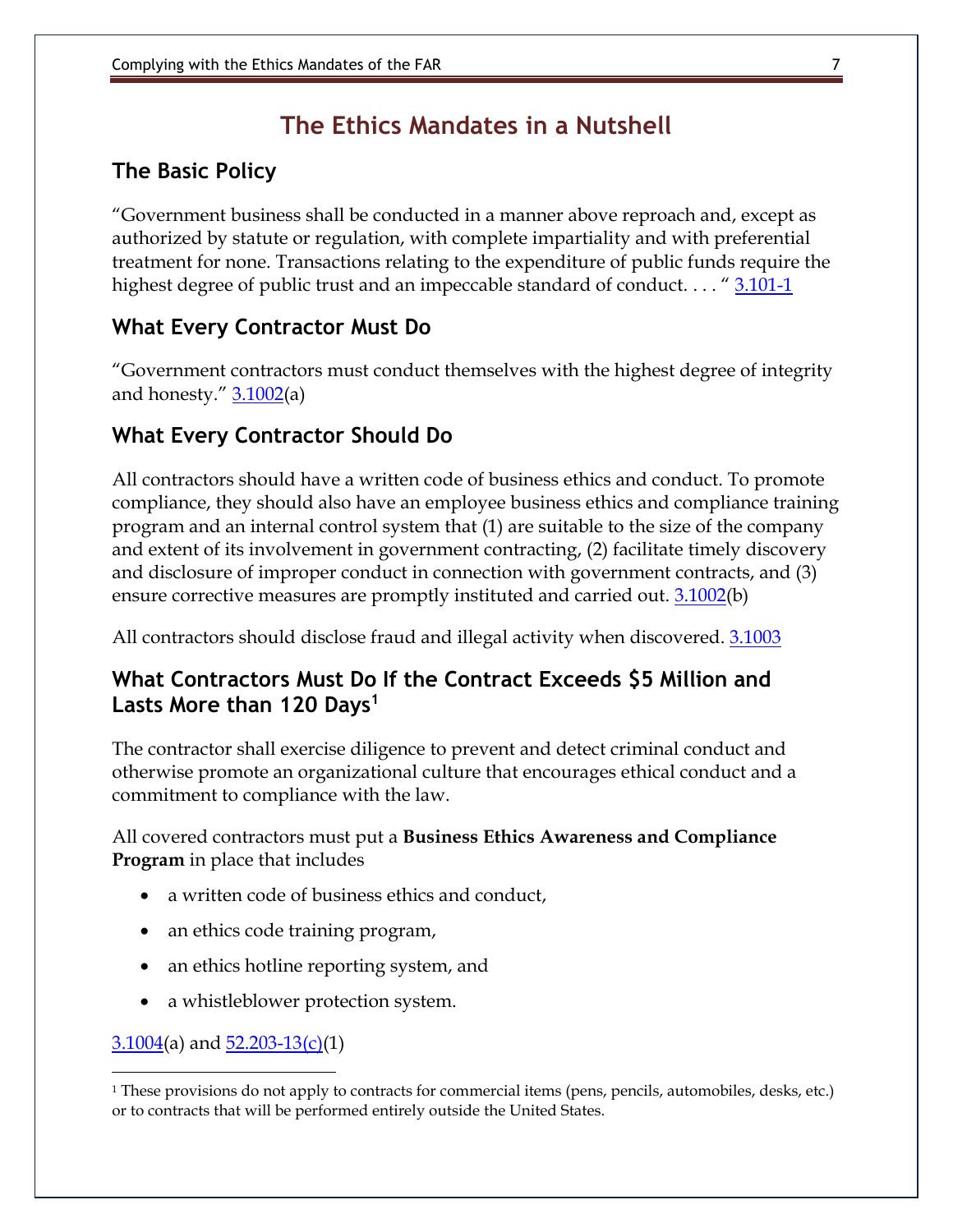All covered contractors must develop an **Internal Control System** that

- establishes standards and procedures to facilitate timely discovery of improper conduct and
- ensures corrective measures are promptly instituted and carried out.

The Internal Control System must

- assign responsibility at a sufficiently high level and adequate resources to ensure effectiveness of the business ethics awareness and compliance program and internal control system;
- take reasonable steps to assure that no individual is included as a principal who has violated the contractor's code of business ethics and conduct;
- provide for periodic reviews of company business practices, procedures, policies, and internal controls for compliance with the Contractor's code of business ethics and conduct and the special requirements of Government contracting, including—
	- ➢ monitoring and auditing to detect criminal conduct;
	- $\triangleright$  periodic evaluation of the effectiveness of the business ethics awareness and compliance program and internal control system, especially if criminal conduct has been detected; and
	- $\triangleright$  periodic assessment of the risk of criminal conduct, with appropriate steps to design, implement, or modify the business ethics awareness and compliance program and the internal control system as necessary to reduce the risk of criminal conduct identified through this process.
- establish an internal reporting mechanism, such as a hotline, which allows for anonymity or confidentiality, by which employees may report suspected instances of improper conduct, and instructions that encourage employees to make such reports.
- take disciplinary action for improper conduct or for failing to take reasonable steps to prevent or detect improper conduct.
- disclose in writing whenever the Contractor has credible evidence that a principal, employee, agent, or subcontractor of the Contractor has committed a violation of Federal criminal law involving fraud, conflict of interest, bribery, or gratuity violations or a violation of the civil False Claims Act.
- protect whistleblowers from all forms of reprisals.

#### $3.1002(b)$  and  $52.203-13(c)(2)$

All covered contractors must also display the Agency Hotline Poster. 52-203-14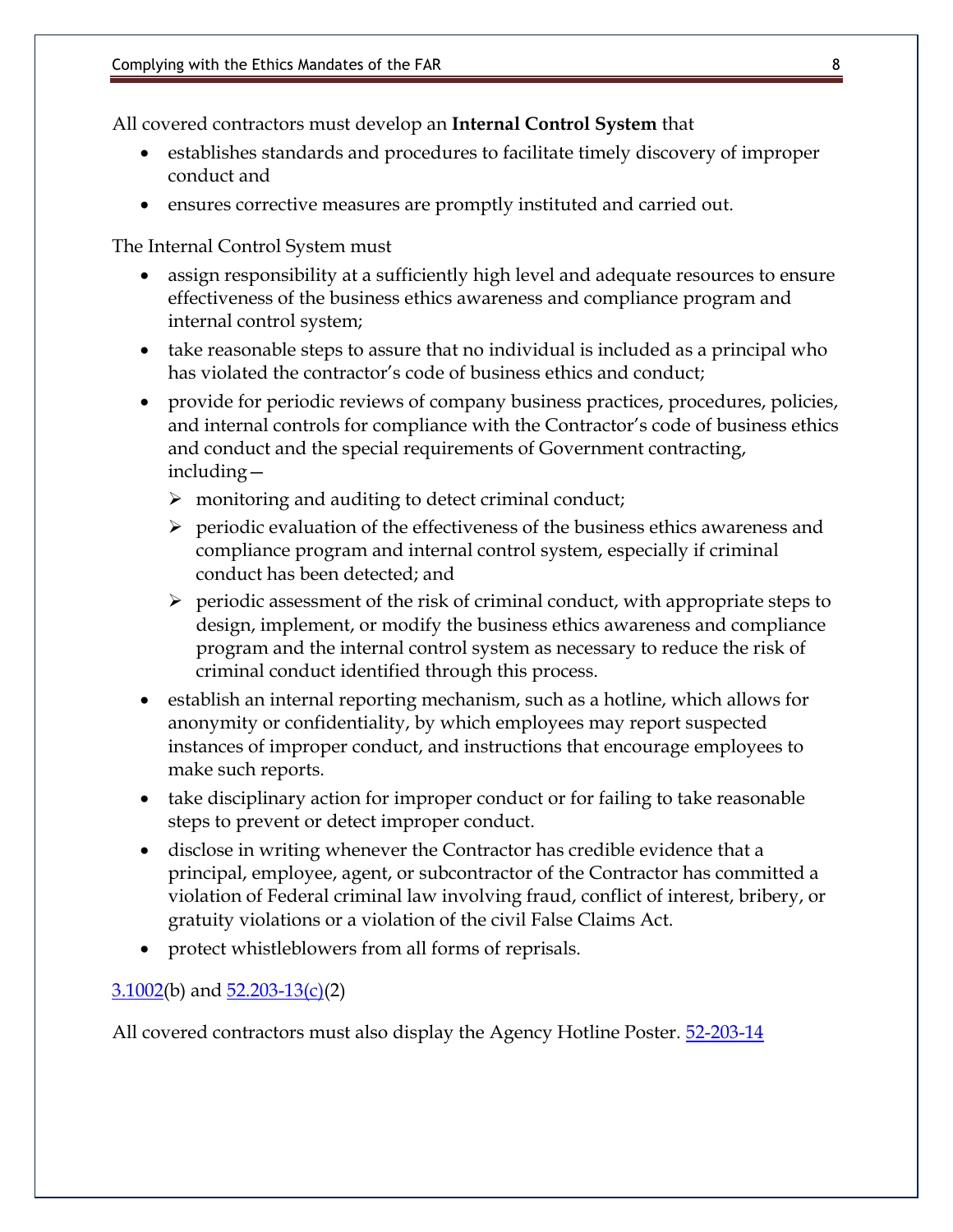### **INTRODUCTION**

<span id="page-8-0"></span>"The life of the law has not been logic, but experience."

Oliver Wendell Holmes, Jr.

This book explains the ethics requirements of the Federal Acquisition Regulation (FAR) for nonlawyers and lawyers alike. For the lawyers, who need access to the precise language of the regulation and related materials, the book includes an extensive set of appendixes that contain excerpts from the FAR, model forms, and hyperlinks to other useful materials.

The book is addressed to ethics and compliance professionals, senior executives, managers, lawyers, consultants, government agents, and others who need to know what companies must do to comply with the FAR's ethics requirements.

Although the current ethics provisions were promulgated shortly after enactment of the Close the Contractor Fraud Loophole Act of 2008, the actual content was not dreamed up from scratch by people mulling over ethical theories. Rather, the law of corporate ethics has a long and broad history. The ethics provisions of the FAR are just one of the more recent attempts to articulate more precisely the ethics expectations and requirements for those who want to sell goods and services to the United States.

On the grand scale, the FAR ethics requirements are the latest in a series of responses to the widely held belief that business is and should be conducted in an ethics-free zone, that morality has no claim on the activities of business people. This view received its most popular expression in *The Godfather*, when Michael explains his plan to kill a corrupt police officer, "It's not personal, Sonny. It's strictly business."<sup>2</sup> This notion has an academic pedigree as well, reaching back in one form or another at least to 1612 when Lord Coke opined: "[Corporations] cannot commit treason, nor be outlawed, nor excommunicate, for they have no souls."<sup>3</sup> More recently, the effort to ban ethics from business was articulated in a 1958 *Harvard Business Review* article, in which Theodore Levitt wrote: "The governing rule in industry should be that *something is good only if it* 

<sup>2</sup> Variations of the phrase "it's not personal; it's business" occur in several places, the notion being a theme that runs like a red thread throughout the movie. *See* [Memorable Quotes for](http://www.imdb.com/title/tt0068646/quotes) *The Godfather*. <sup>3</sup> *[Case of Sutton's Hospital](http://en.wikipedia.org/wiki/Case_of_Sutton%27s_Hospital)* 77 Eng Rep 960 (1612)*.* The full context of the remark shows that Coke also disputes the notion, contrary to U.S. Supreme Court law, that a corporation enjoys the rights of a natural person: "For a corporation aggregate of many is invisible and immortal, and rests only in intendment and consideration of the law. They cannot commit treason, nor be outlawed nor excommunicate, for they have no souls; neither can they appear (in Court) in person, but by attorney. A corporation aggregate of many cannot do fealty, for an invisible body can neither be in person nor swear. It is not subject to imbecilities, death of the natural body, and divers other cases." Quoted in Clarence F. Birdseye, "Have [Corporations Moral Natures](http://books.google.com/books?id=2O0GAQAAIAAJ&pg=PA782&lpg=PA782&dq=Coke+corporations+have+no+soul&source=bl&ots=CxCNI0J4ro&sig=lKCfWqPUiSfJRzPPygWONg4kSLs&hl=en&ei=LnFeTeD3CcGblgfG4-STDA&sa=X&oi=book_result&ct=result&resnum=3&ved=0CCIQ6AEwAg#v=onepage&q=C)?" 109 *The Outlook* 782 (March, 1915). Birdseye observes that Coke's remark was *obiter dictum* (i.e., not part of the decision of the case) and, in any event, "[i]t was not good law in 1613, and has never been since." *Id.* at 783.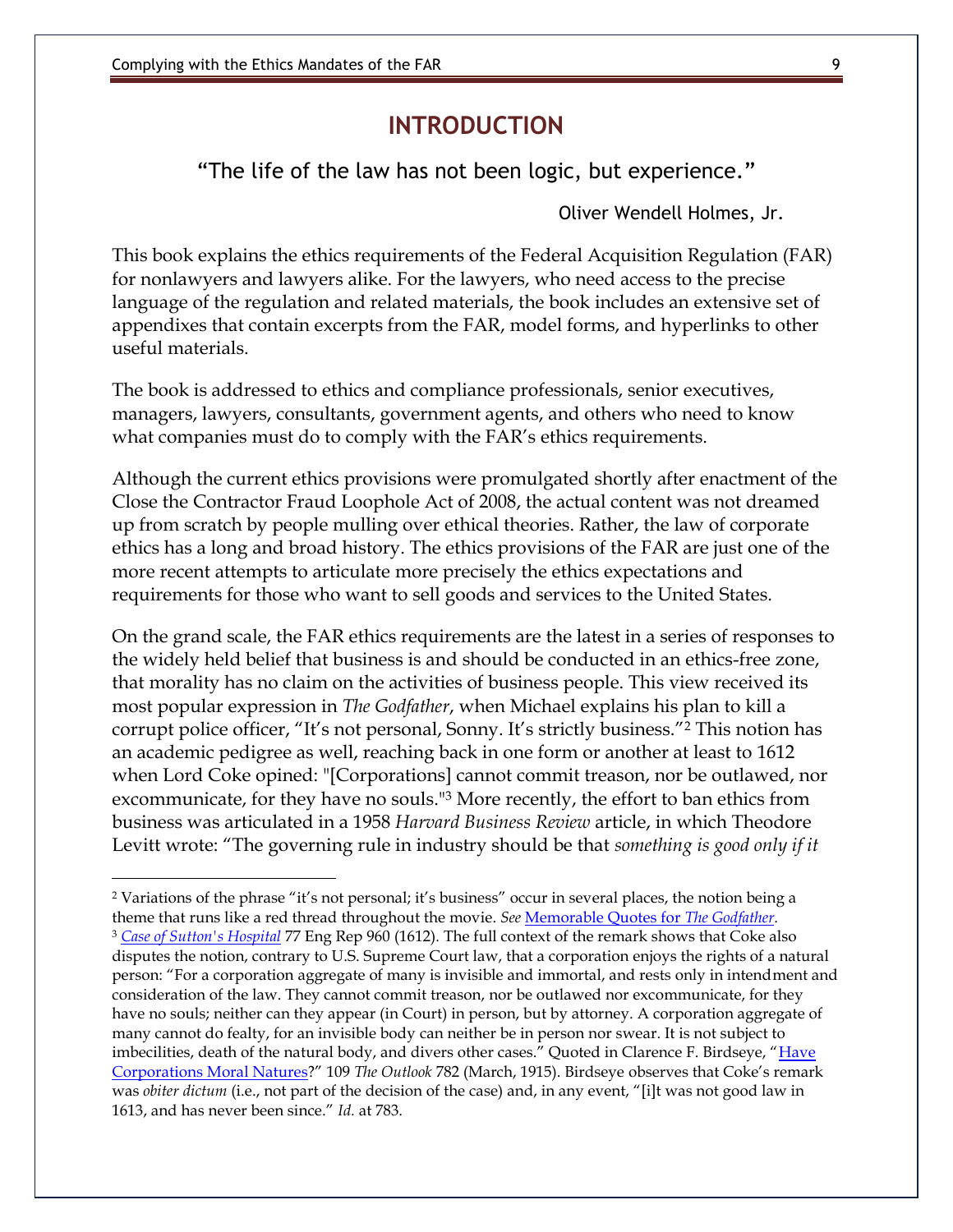*pays.* Otherwise it is alien and impermissible. This is the rule of capitalism."<sup>4</sup> It was a short skip from Levitt's profit-is-the-only-thing view to the narrow version of costbenefit analysis epitomized in Judge Richard Posner's query whether corporations should obey the law only when the benefits of compliance outweigh the costs.<sup>5</sup> The intellectual child of such thinking is the remark by Greg Reyes that helped convict him of fraud and land him in the pokey for 21 months: "It's not illegal if you don't get caught."<sup>6</sup>

There has always been a contrary view to the notion that business is an ethics-free zone. In 1913, James Cash Penney promulgated a code of ethics for the nascent J.C. Penney Stores and dozens of companies followed suit.<sup>7</sup> In 1915, Clarence Birdseye made a cogent case for viewing the corporation as a moral agent.<sup>8</sup>

In a 1927 article, Wallace B. Donham. the Dean of the Harvard Business School, argued for a greater reliance on "the creation of sound intellectual, social, and ethical standards and on the development of leadership outside the courts and the law" in the practice of business.<sup>9</sup> Donham added that the legal control of industry must establish minimum

<sup>5</sup> *See* Richard Posner, *Economic Analysis of Law* 421 (4 th edition, Boston: Little, Brown & Co., 1992)("An important question . . . is whether the corporation should always obey the law or just do so when the expected punishment costs outweigh the benefits of violation . . . If those costs are set at too low a level, the corporation has an ethical dilemma."). By "ethical dilemma," Posner presumably means that the corporation (note, he does not say the CEO or any other executive) has two inconsistent obligations, one to the shareholders (to maximize wealth by whatever means possible) and one to society as embodied in the law. But this assumes that the shareholders have a moral claim on the corporation that supersedes the law and that would obligate the corporation to violate the law when there is a net financial benefit to the shareholders in doing so. However, the implicit bargain between shareholders and society that arises out of the exemption from liability that society grants to the shareholders precludes this supposed moral claim. Part of the implied reciprocal obligation (embedded in most state corporation law statutes) is to engage only in legal activity. The Gambino crime organization cannot legally incorporate in order to pursue its criminal activities. Thus, the supposed ethical dilemma that Posner posits does not exist. Corporations have both a moral and a legal obligation to obey the law and, as agents of the corporation, employees do as well.

<sup>9</sup> Wallace B. Donham, "The Social Significance of Business," 4(4) *Harvard Business Review* 406, 414 (1927).

<sup>4</sup> Theodore Levitt, "The Dangers of Social Responsibility," *Harvard Business Review* 48 (September-October, 1958)(emphasis in original). *See also* Milton Friedman, "The Social Responsibility of Business is to Increase Its Profits," *The New York Times Magazine* (September 13, 1970). Both Levitt and Friedman and other opponents of social responsibility writing during this period were exponents of a struggle against Communism or, as Frederick Hayek put it, *The Road to Serfdom*. They saw themselves, no doubt, as warriors in an ideological struggle of existential importance.

<sup>6</sup> The statement came to light when a former Human Resources official at Brocade Communications testified that Reyes made the comment to her in the context of options backdating. *See, e.g.,* "It's Not Illegal If you Don't Get Caught," [White Collar Crime Prof Blog,](http://lawprofessors.typepad.com/whitecollarcrime_blog/2007/06/its-not-illegal.html) June 21, 2007. <sup>7</sup> *See* discussion infra at note 40.

<sup>8</sup> Clarence F. Birdseye, "[Have Corporations Moral Natures](http://books.google.com/books?id=2O0GAQAAIAAJ&pg=PA782&lpg=PA782&dq=Coke+corporations+have+no+soul&source=bl&ots=CxCNI0J4ro&sig=lKCfWqPUiSfJRzPPygWONg4kSLs&hl=en&ei=LnFeTeD3CcGblgfG4-STDA&sa=X&oi=book_result&ct=result&resnum=3&ved=0CCIQ6AEwAg#v=onepage&q=C)?" 109 *The Outlook* 782 (March, 1915). This line of argument was renewed independently by Peter French and others in the 1980's. *See, e.g.*, Peter A. French, *Collective and Corporate Responsibility* (New York: Columbia University Press, 1984); Peter A. French, Jeffrey Nesteruk, and David T. Risser, *Corporations in the Moral Community* (New York: Harcourt Brace Jovanovich, 1992).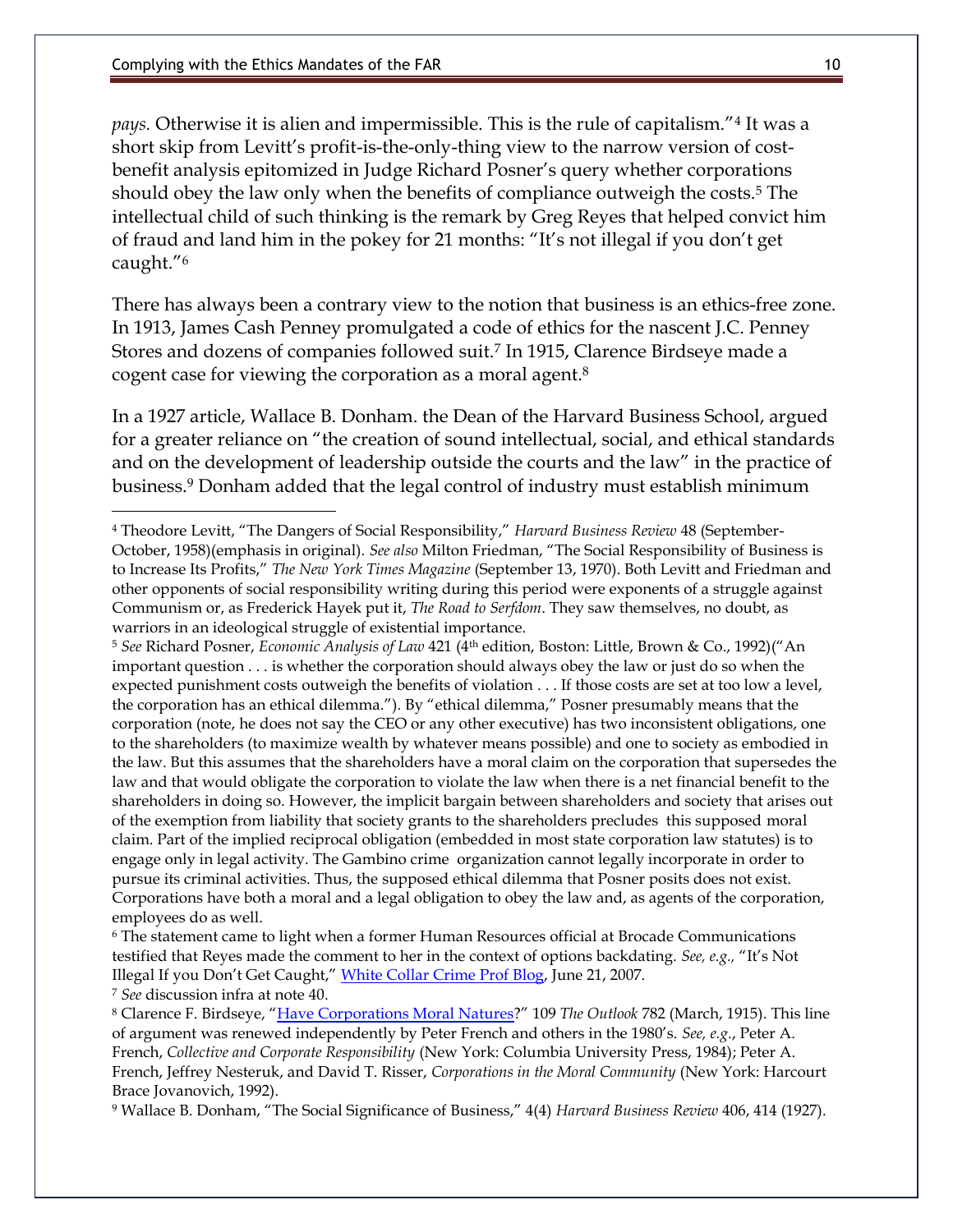standards, noting that "[i]ntelligent self-interest can be used to justify the thug, the flyby-night, the bank officer who uses his position to maneuver his customer into a position where he may profit individually from the customer's distress, or the creed of Shylock. All these must be controlled by law."<sup>10</sup> Aware that the law is a blunt instrument, however, Donham added that most of the "higher developments" must "be from within," adding that "we must build up the intellectual basis for enlightened selfinterest."<sup>11</sup>

Donham reasoned that the corporate manager "is entirely entitled to conduct his business affairs with reference not only to the present but to the future, just as the trustee is always charged with considering both the life tenant and the remainderman. He is entitled, therefore, to consider not only the permanency and good standing of his institution but the sound stability and development of his community. There is a growing recognition of these facts."<sup>12</sup>

Robert Wood Johnson II was one of those who recognized these facts during the same era in which Bonham wrote about them. Johnson went to great lengths to build Johnson & Johnson on a sound moral footing, with respect for the customers, medical personnel, employees, and communities in which the company did business. And he put his money quite literally where his mouth was, promulgating the famous Johnson & Johnson *Credo* at the moment in 1944 when (as the largest shareholder) he took the company public.<sup>13</sup> Despite the enormous financial success of Johnson & Johnson doing business as an intentionally ethical company,<sup>14</sup> Johnson could not persuade his fellow industrialists to adopt this approach.<sup>15</sup> The dominant *American Business Creed*<sup>16</sup> for much of the business community from the 1930's through the present has remained that articulated by Theodore Levitt: Profit is the only value. Ethics be damned.

 $\overline{a}$ 

<sup>10</sup> *Id.* at 415.

<sup>11</sup> *Id.*

<sup>12</sup> *Id*.

<sup>13</sup> The story is told in detail in Lawrence G. Foster, *Robert Wood Johnson: The Gentleman Rebel* 277-287 (State College, PA: Lillian Press, 1999).

<sup>&</sup>lt;sup>14</sup> The initial share price in 1944 when the company went public was \$37.50. An investor who purchased 100 shares at that time and held it "would see it grow, with stock splits, to 124,848 shares valued at about \$12 million by 1999, not counting dividends." *Id.* at 284.

<sup>15</sup> *See* Foster, *supra*, at 223-235.

<sup>16</sup> *See* Francis X. Sutton, Seymour E. Harris, Carl Kaysen, and James Tobin, *The American Business Creed* (Cambridge: Harvard University press, 1956), which purports to be "an examination of the ideology of American business, as it is revealed in the public statements of business leaders, the institutional advertisements of large corporations, the literature of such business associations as the United States Chamber of Commerce, the Committee for Economic Development, and the National Association of Manufacturers." Preface at vii. It is noteworthy that this book nowhere mentions Robert Wood Johnson or any of the books, pamphlets, and symposia that he wrote and organized on the responsibilities of business for over 25 years before *The American Business Creed* was published in 1956. In effect, Johnson was simply ignored in business circles and, alas, is seldom mentioned in studies of the history of corporate social responsibility today.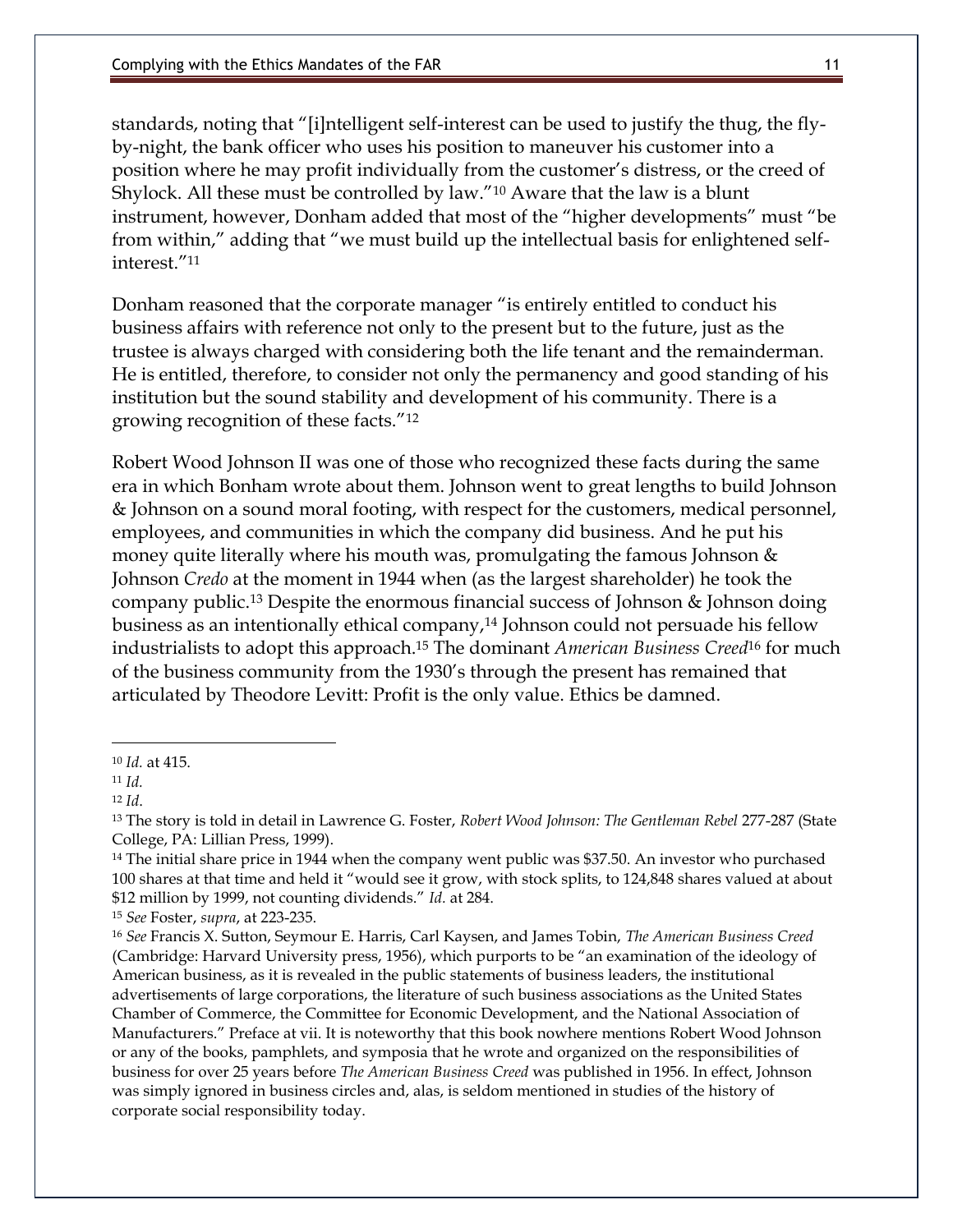Beginning in the late 1960's, successive waves of corporate scandals involving antitrust violations, securities fraud, and federal contracting fraud led to a series of voluntary efforts to introduce ethics and compliance into the corporate system, making it an integral part of corporate governance. <sup>17</sup> Following new scandals involving excessive defense contracts and insider trading in the early 1980's, President Reagan appointed a Blue Ribbon Commission on Defense Management to "study the issues surrounding defense management and organization, and report its findings and recommendations."<sup>18</sup> Chaired by David Packard, co-founder of Hewlett-Packard, The Packard Commission delivered its report to the President on June 30, 1986.

In response to the recommendations of The Packard Commission, 46 leading contractors in the defense industry created the Defense Industry Initiatives on Business Ethics and Conduct and agreed to voluntarily adopt and enforce codes of conduct. 19 Following the recommendations of The Packard Commission, in 1988, the Department of Defense adopted regulations requiring defense contractors to develop internal control systems designed to promote ethical business behavior and to facilitate the discovery and disclosure of improper conduct in connection with Government contracts.<sup>20</sup> The voluntary disclosure program, inspired perhaps by a similar program

 $\overline{a}$ 

<sup>&</sup>lt;sup>17</sup> The history of this development is told in several excellent law review articles, including Joan T.A. Gabel, Nancy R. Mansfield, and Susan M. Houghton, "Letter vs. Spirit: The Evolution of Compliance into Ethics," 46 *American Business Law Journal* 453-487 (2009); ABA Program of the Ad Hoc Committee on Corporate Compliance, "Corporate Compliance Programs in the Aftermath of Sarbanes-Oxley," ([ABA](http://apps.americanbar.org/buslaw/newsletter/0013/materials/aftermath.pdf)  [Business Section,](http://apps.americanbar.org/buslaw/newsletter/0013/materials/aftermath.pdf) April 4, 2003); Harvey L. Pitt and Karl A. Groskaufmanis, "Minimizing Corporate Civil and Criminal Liability: A Second Look at Corporate Codes of Conduct," 78 *Georgetown Law Journal* 1559- 1654 (1990).

<sup>18</sup> *A Quest for Excellence: Final Report to the President by the President's Blue Ribbon Commission on Defense Management* xi (1986) ["The Packard Commission Report"].

<sup>19</sup> Pitt and Groskaufmanis, *supra*, at 1594.

<sup>20</sup> "Defense Contractor Internal Controls," 48 C.F.R. § 203.7000 (1988). Under this regulation, the contractor's internal control system should include

<sup>(</sup>a) A written code of business ethics and conduct and an ethics training program for all employees;

<sup>(</sup>b) Periodic reviews of company business practices, procedures, policies, and internal controls for compliance with standards of conduct and the special requirements of Government contracting;

<sup>(</sup>c) A mechanism, such as a hotline, by which employees may report suspected instances of improper conduct, and instructions that encourage employees to make such reports . . .;

<sup>(</sup>d) Internal and/or external audits as appropriate;

<sup>(</sup>e) Disciplinary action for improper conduct;

<sup>(</sup>f) Timely reporting to appropriate Government officials of any suspected or possible violation of law in connection [sic] with Government contracts or any other irregularities in connection with such contracts; and

<sup>(</sup>g) Full cooperation with any Government agencies responsible for either investigation or corrective actions.

Pitt and Groskaufmanis, *supra,* at 1595 n217.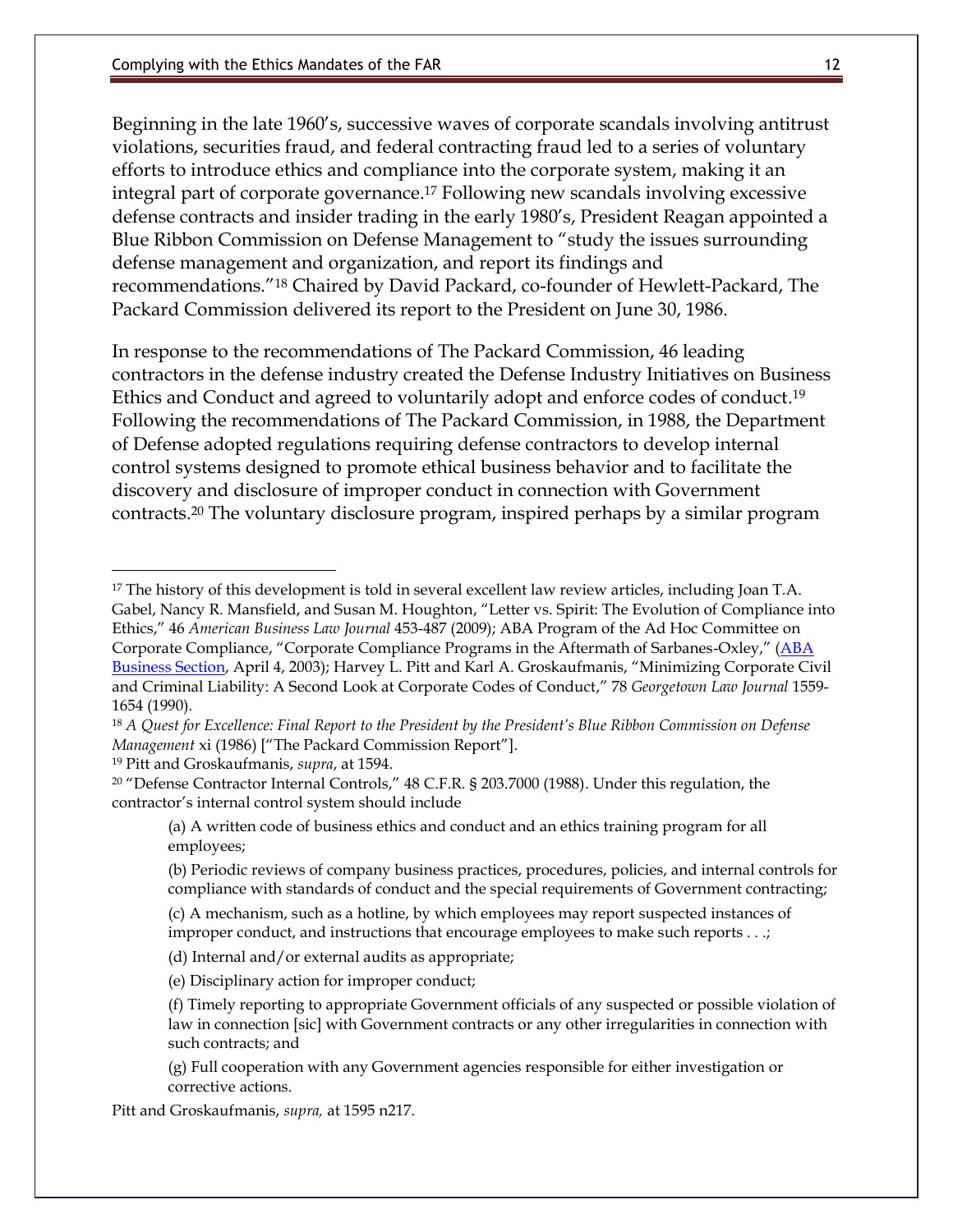devised by the Securities and Exchange Commission,<sup>21</sup> soon became popular with defense contractors, and the Department of Defense developed a standard voluntary disclosure agreement.<sup>22</sup>

Despite the incentives to comply with the internal control system and voluntary disclosure regulations (companies with good programs have a mitigation defense in criminal proceedings; those that do not, risk debarment for three years), the program was not fully successful.<sup>23</sup>

The lack of complete success of the program might be attributable to several factors, <sup>24</sup> but one of the most likely candidates is the fact that it was voluntary. Voluntary social control programs that have no group enforcement mechanism set up opportunities for free riders, people or companies that view voluntarily compliance as foolish and that, in this case, engage in various improper business tactics, including bribery and buying in (the practice of bidding below cost to win the contract). Honest bidders incur costs that the free riders do not, thereby putting them at a disadvantage, increasing pressure to join the free riders, and leading eventually to the destruction of the common good. 25

<sup>25</sup> This is an instance of what social scientists call a social dilemma or social trap. Bo Rothstein provides an in-depth discussion and analysis of the problem in the context of the relationship between reliable legal institutions and economic prosperity that is particularly relevant to the question of why voluntary disclosure programs are unsuccessful. *See* Bo Rothstein, *Social Traps and the Problem of Trust* (Cambridge: Cambridge University Press, 2005). Voluntary solutions to social dilemmas such as the ethics problem for government contractors are feasible, but only if those who control the common good administer them. For example, *See, e.g.,* Thomas Dietz, Elinor Ostrom, and Paul C. Stern, "The Struggle to Govern the Commons," 302 *Science* 1907-1912 (2003); Vincent Ostrom and Elinor Ostrom, "Public Goods and Public Choices," in E.S. Savas (ed.), *Alternatives for Delivering Public Services: Toward Improved Performance* 7-49 (Boulder, CO: Westview Press, 1977)(" So long as rules of voluntary choice apply, some individuals will have an incentive to 'hold out' or act as 'free-riders,' taking advantage of whatever is freely available. If some are successful in pursuing a holdout strategy, others will have an incentive to follow suit. The likely short-run consequence is that voluntary efforts will fail to supply a satisfactory level of public goods. Individuals furthering their own interest will fail to take sufficient account of the interests of others and the joint good will inexorably deteriorate."). In the case of the voluntary disclosure program, the public good involved was the lower cost of doing business with the government derived from fewer mandatory

<sup>21</sup> *See* Richard H. Porter, "Voluntary Disclosures to Federal Agencies -- Their Impact on the Ability of Corporations to Protect From Discovery Materials Developed During The Course Of Internal Investigations," 39 Catholic University Law Review 1007, 1019 (1990). <sup>22</sup> *Id.*

<sup>&</sup>lt;sup>23</sup> *See, e.g., Department of Defense Report to Congress on Contracting Fraud (January 2011)(listing frauds* committed by over 100 defense contractors between 2007 and 2009, 30 of whom received criminal convictions with 91 having been the subject of civil judgments involving fraud).

<sup>&</sup>lt;sup>24</sup> Caution is advised when seeking to identify causes of social behavior, of course, but past experience makes it likely that some crude form of cost-benefit calculation is at work in the minds of employees chiefly responsible for fraudulent behavior, leading them to seize immediate benefits for themselves while ignoring or downplaying the potential costs to the company down the road. Diffusion of responsibility within the corporation could be an additional factor. These and other weaknesses in a corporation's internal control system need to be addressed head on in the effort to build a robust ethical culture within the organization.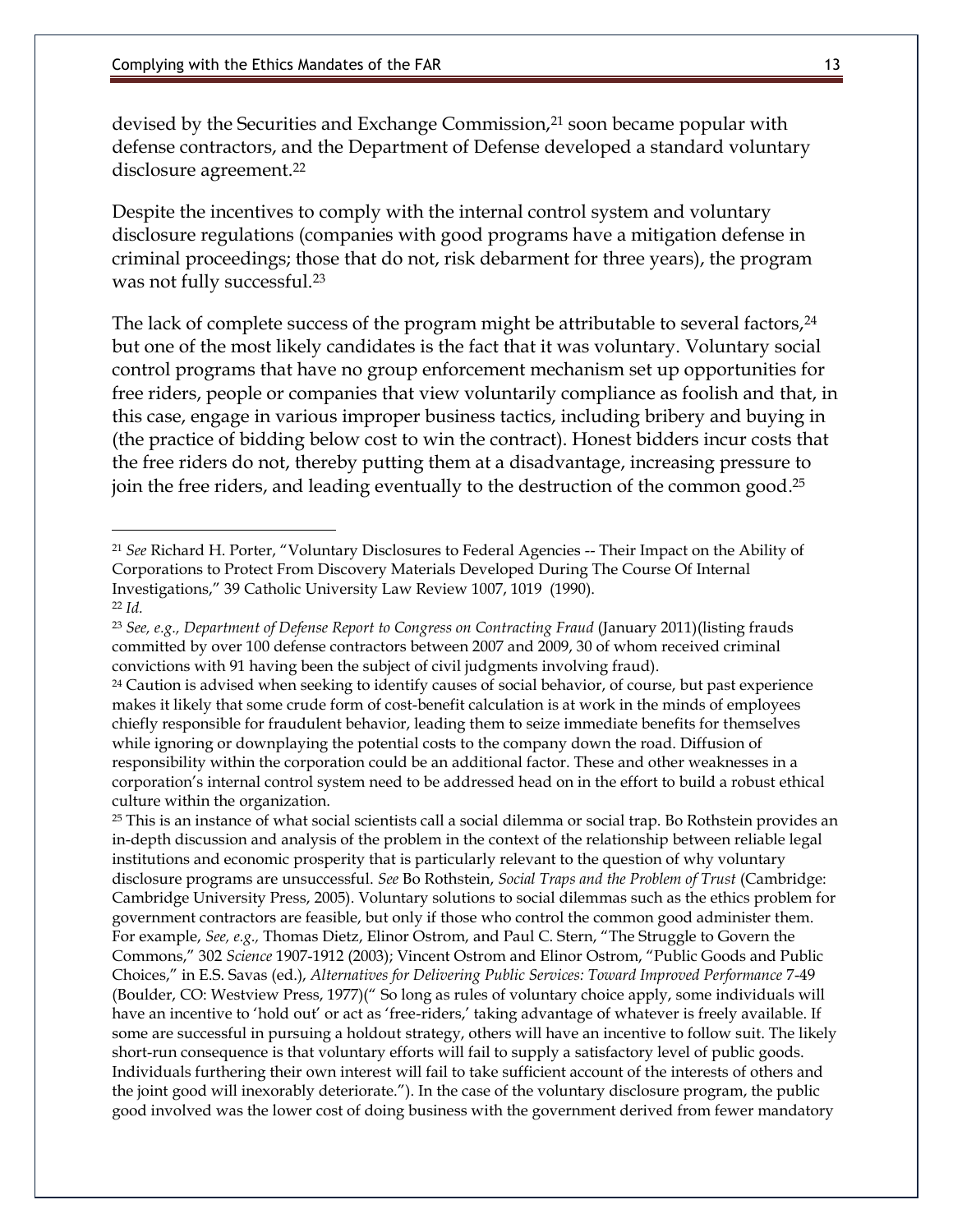Whatever the cause of the failure of the voluntary disclosure program, in June 2008, Congress concluded that it was no longer adequate to the task and passed the Close the Contractor Fraud Loophole Act as part of the Supplemental Appropriations Act of 2008, requiring the amendment of the Federal Acquisition Regulation within 180 days to "include provisions that require timely notification by Federal contractors of violations of Federal criminal law or overpayments in connection with the award or performance of covered contracts or subcontracts, including those performed outside the United States and those for commercial items."<sup>26</sup> The law specified that "covered contract" means "any contract in an amount greater than \$5,000,000 and more than 120 days in duration<sup>"27</sup>

The revised ethics and disclosure regulations are now in place. This book explains what they are and outlines steps all companies can take to assure that they are in compliance. In a series of appendixes, the book also provides the excerpts from the text of the FAR itself, additional resources on ethics in business, and hyperlinks to useful resources on the Internet.

Please note that this book contains only an abbreviated discussion of the Mandatory Disclosure Requirement, that subject having been thoroughly covered in Robert K. Huffman and Frederic M. Levy (eds.), *Guide to the Mandatory Disclosure Rule: Issues, Guidelines, and Best Practices* (Chicago: American Bar Association, 2010).

> "There is no kind of dishonesty into which otherwise good people more easily and frequently fall than that of defrauding the government."

> > Benjamin Franklin

regulations. That good was effectively destroyed by the free-rider phenomenon, thus leading to the use of government power to police the common good of fraud-free contracting.

<sup>26</sup> [Public Law No 110-252,](http://frwebgate.access.gpo.gov/cgi-bin/getdoc.cgi?dbname=110_cong_public_laws&docid=f:publ252.110.pdf) Title VI (Accountability and Transparency in Government Contracting), Chapter 1 (Close the Contractor Fraud Loophole), Section 6102, June 30, 2008. The law provided the statutory authority for regulations expected as the outcome of a process that the Department of Defense, the General Services Administration, and the National Aeronautics and Space Administration had already started. *See* 72 Fed. Reg. 64,019 (November 14, 2007). <sup>27</sup> *Id.* at Section 6103.